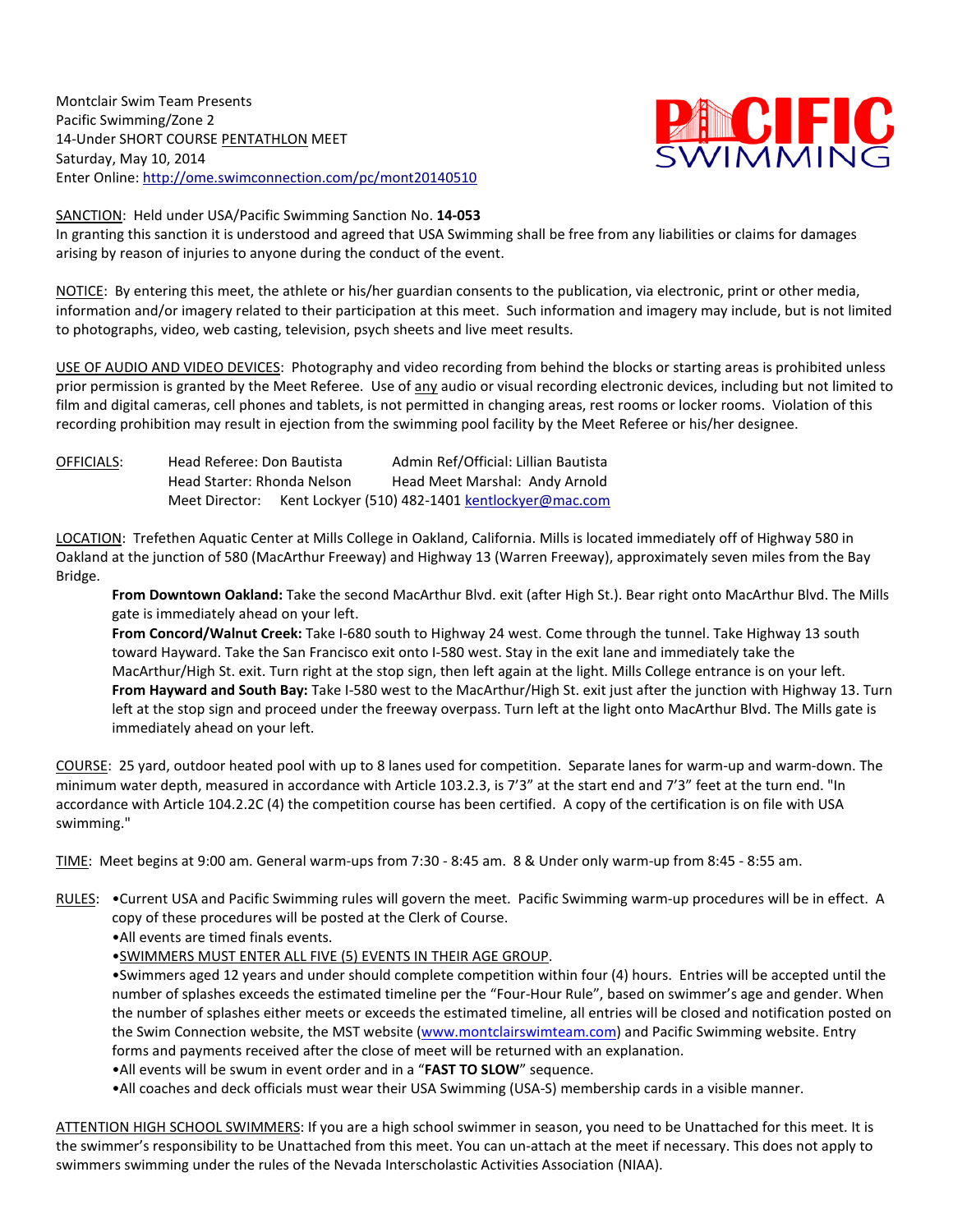UNACCOMPANIED SWIMMERS: Any USAS athlete-member competing at the meet must be accompanied by a USA Swimming member-coach for the purposes of athlete supervision during warm-up, competition and warm-down. If a member-coach of the athlete's USAS Club does not attend the meet to serve in said supervisory capacity, it is the responsibility of the swimmer or the swimmer's legal guardian to arrange for supervision by a USA Swimming member-coach. The Meet Director or Meet Referee may assist the swimmer in making arrangements for such supervision; however, it is recommended that such arrangements be made in advance of the meet by the athlete's USAS Club member-coach.

RACING STARTS: The swimmer must be certified by a USA Swimming member-coach as being proficient in performing a racing start or must start each race from within the water. It is the responsibility of the swimmer or the swimmer's legal guardian to ensure compliance with this requirement.

RESTRICTIONS: •Smoking and the use of other tobacco products is prohibited on the pool deck, in the locker rooms, in spectator seating or standing areas and in all areas used by swimmers, during the meet and during warm-up periods.

•Sale and use of alcoholic beverages is prohibited in all areas of the meet venue.

- •All shelters must be properly secured.
- •No glass containers permitted on deck.

•No propane heaters are allowed except for snack bar/meet operations.

•Except where venue facilities require otherwise, changing into or out of swimsuits other than in locker rooms or other designated areas is not appropriate and is strongly discouraged.

ELIGIBILITY: •Swimmers must be current members of USA-S and enter their name and registration number on the meet entry card as they are shown on their Registration Card. If this is not done, it may be difficult to match the swimmer with the registration and times database.

•The meet host must check all swimmer registrations against the SWIMS database and if not found to be registered, the Meet Director shall accept the registration at the meet (a \$10 surcharge will be added to the regular registration fee). Duplicate registrations will be refunded by mail.

•The swimmer's age will be the age of the swimmer on the day of the meet.

•Entry times submitted for this meet will be checked against a computer database and may be changed in accordance with Pacific Swimming Entry Time Verification Procedures.

•"NO TIME" entries WILL NOT be accepted.

•Disabled swimmers are welcome to attend this meet and should contact the Meet Director or Meet Referee regarding special accommodations on entry times and seeding per Pacific Swimming policy.

ENTRIES: Events may be entered for this meet online or by mail. Entries will be rejected if payment is not included with the entry cards or when requested before the closure of the entry deadlines. Online meet entry is in no way required or expected in order to enter this meet.

Entry Priority: Meet entries will not be accepted any earlier than April 5, 2014. Entries from Zone 2 teams postmarked or entered online by 11:59 p.m. on April 19, 2014 will be given priority acceptance. All entries from Zone 2, all other Pacific LSC Zones and other LSC's either postmarked, entered online, or hand delivered by the entry deadline will be considered in the order that they were received. \*\*Note: Swimmers who falsify their entry form by listing a team to which they are not legitimately associated will be rejected from the meet. Further, entry fees will not be refunded and they may be referred to the Pacific Swimming Board of Review Committee for disciplinary action.

Online Entries: Enter at <http://ome.swimconnection.com/pc/mont20140510> to receive immediate confirmation of acceptance via email (the same web site can be used to check for session open or closed status). The "billing information" email should be brought to the meet as proof of entry. Online entry requires payment by credit card using the secure site. Swim Connection, LLC charges a processing fee for this service equal to \$1 per swimmer plus 5% of the total entry fees. Please note that the processing fee is a separate fee from the entry fees. Online meet entry fees are paid to Swim Connection, LLC. Online Meet Entry is a convenience, is completely voluntary and is in no way required or expected of a swimmer by Pacific Swimming. Online entries must be confirmed by 11:59 pm, Wednesday, April 30, 2014, or until the meet is closed due to a timeline in excess of the "Four-Hour Rule". No late entries will be accepted, or refunds made.

2 yards. Entries must be postmarked by Monday, April 27, 2014. Hand deliver entries are accepted until 7:00 pm on Mailed/Hand Delivered Entries: Entries must be on the attached Consolidated Entry Card; one swimmer per card. Entry cards must be completely filled out, including best short course time for each event. Entered times must be submitted in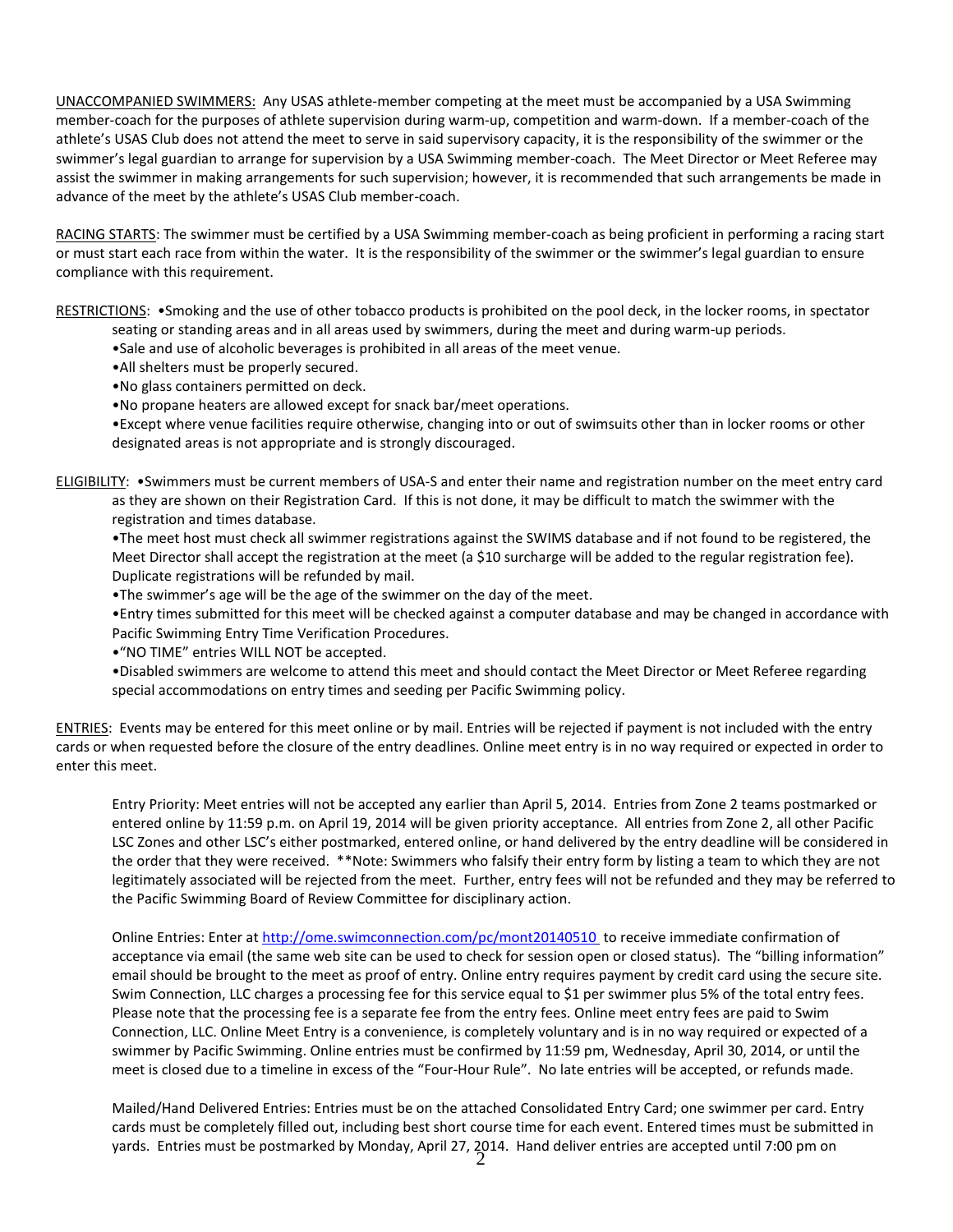Wednesday, April 30, 2014. No late entries will be accepted or refunds made. Request for confirmation of receipt of entries should include a self-addressed envelope.

ENTRY FEES: \$2.75 per event, \$8.00 participation fee per swimmer. If mailing entries, make checks payable to: "Montclair Swim Team". Mailed or hand delivered entries should be sent to: Montclair Swim Team, c/o Kent Lockyer, 6 Woodside Glen Ct, Oakland, CA 94602.

CHECK IN: The meet will be deck seeded. Swimmers must check-in at the Clerk-of-the-Course. Close of check-in for all events shall be no more than 60 minutes before the estimated start time of the first heat of that event. No event shall be closed more than 30 minutes before the scheduled start of the session. A swimmer who does not check-in will not be allowed to compete in the event.

SCRATCHES: Any swimmers not reporting for or competing in an individual timed final event shall not be penalized. Swimmers who must withdraw from an event after it is seeded are requested to inform the referee immediately.

MINIMUM OFFICIALS RULE: The Meet Referee shall conduct an inventory of Officials and shall compare the number of swimmers entered against the number of Officials that worked representing each team per day of the meet. Those teams who have not provided sufficient Officials in a day of the meet, in accordance with the table below, will be fined \$100 per missing Official per day.

| # of swimmers entered in meet per team per day | # of trained and carded Officials required |  |  |  |  |  |
|------------------------------------------------|--------------------------------------------|--|--|--|--|--|
| $1 - 10$                                       |                                            |  |  |  |  |  |
| $11 - 25$                                      |                                            |  |  |  |  |  |
| $26 - 50$                                      |                                            |  |  |  |  |  |
| $51 - 75$                                      |                                            |  |  |  |  |  |
| 76-100                                         |                                            |  |  |  |  |  |
| Every 20 swimmers over 100                     |                                            |  |  |  |  |  |

AWARDS: Heat Winner ribbons will be awarded in all events. Distinctive awards will be given to swimmers with the top eight (8) cumulative times for the 8&U group and for single age thereafter for each gender. Swimmers must successfully complete all 5 events in order to be eligible for these awards. All awards must be picked up during the course of the meet; awards will not be delivered or mailed. This meet does not provide medals for new "A" times.

ADMISSION: Free. A meet program will be available for a reasonable fee.

HOSPITALITY/SNACK BAR: Hospitality will be provided to all meet officials, coaches and timers. A snack bar will be available.

## SUMMARY OF EVENTS:

| SATURDAY, MAY 10, 2014 |           |               |            |  |  |  |  |  |
|------------------------|-----------|---------------|------------|--|--|--|--|--|
| 8 & Under              | $9 - 10$  | $11 - 12$     | $13 - 14$  |  |  |  |  |  |
| 50 Free                | 50 Free   | 100 Free      | 100 Free   |  |  |  |  |  |
| 25 Fly                 | 50 Fly    | <b>50 Fly</b> | 100 Fly    |  |  |  |  |  |
| 25 Back                | 50 Back   | 50 Back       | 100 Back   |  |  |  |  |  |
| 25 Breast              | 50 Breast | 50 Breast     | 100 Breast |  |  |  |  |  |
| 100 IM                 | 100 IM    | 100 IM        | 100 IM     |  |  |  |  |  |

Swimmers must enter all five (5) events in their age group. All events will be seeded and swum from fastest to slowest.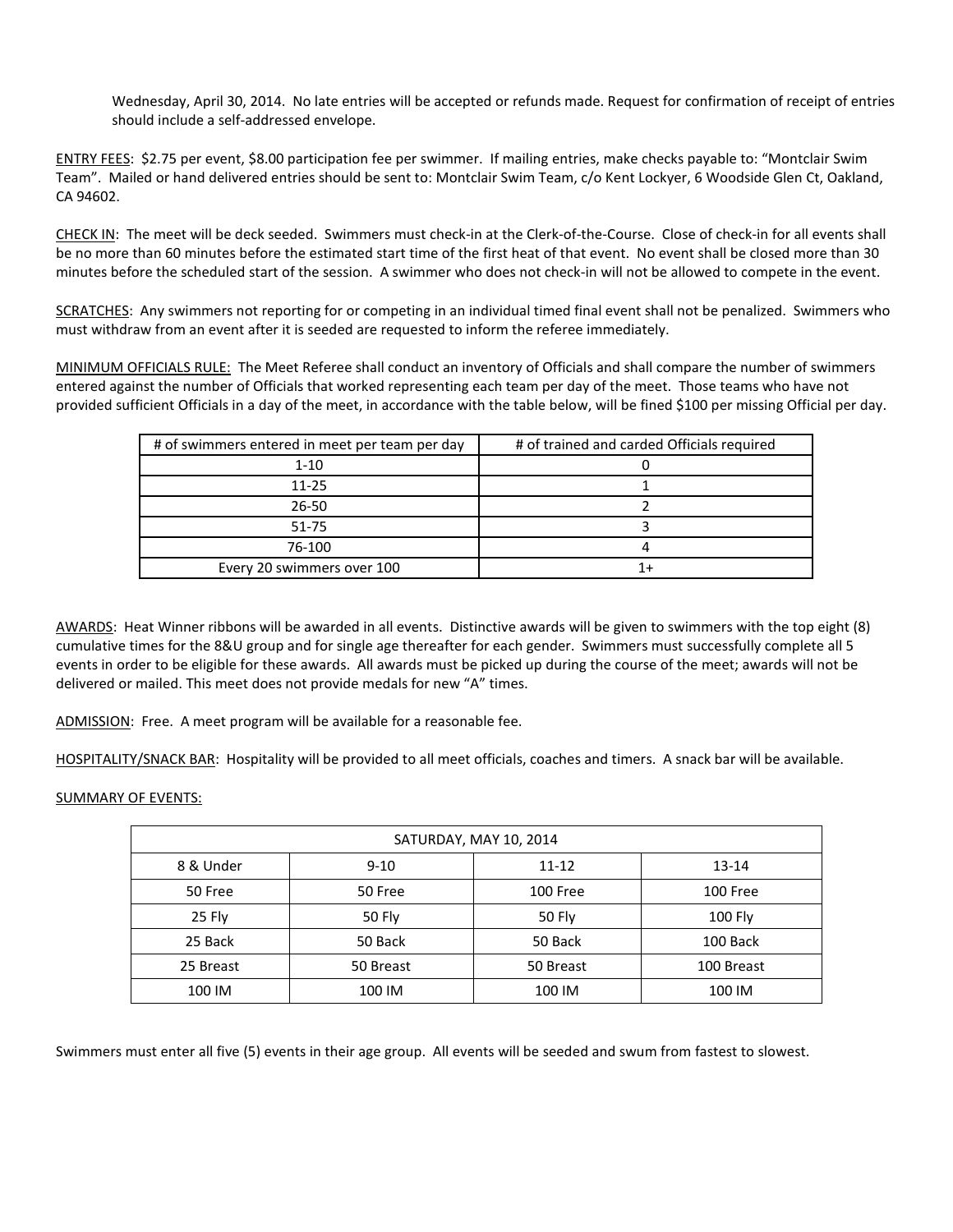## EVENTS:

| SATURDAY, MAY 10, 2014 |                  |               |                         |  |  |  |  |
|------------------------|------------------|---------------|-------------------------|--|--|--|--|
| GIRLS Event #          | <b>AGE GROUP</b> | <b>EVENT</b>  | <b>BOYS Event #</b>     |  |  |  |  |
| $\mathbf{1}$           | $13 - 14$        | 100 Free      | $\overline{2}$          |  |  |  |  |
| 3                      | $11 - 12$        | 100Free       | $\overline{\mathbf{4}}$ |  |  |  |  |
| 5                      | $9 - 10$         | 50 Free       | 6                       |  |  |  |  |
| $\overline{7}$         | 8-Under          | 50 Free       | 8                       |  |  |  |  |
| 9                      | $13 - 14$        | 100 Fly       | 10                      |  |  |  |  |
| 11                     | $11 - 12$        | <b>50 Fly</b> | 12                      |  |  |  |  |
| 13                     | $9 - 10$         | <b>50 Fly</b> | 14                      |  |  |  |  |
| 15                     | 8-Under          | 25 Fly        | 16                      |  |  |  |  |
| 17                     | $13 - 14$        | 100 Back      | 18                      |  |  |  |  |
| 19                     | $11 - 12$        | 50 Back       | 20                      |  |  |  |  |
| 21                     | $9 - 10$         | 50 Back       | 22                      |  |  |  |  |
| 23                     | 8-Under          | 25 Back       | 24                      |  |  |  |  |
| 25                     | $13 - 14$        | 100 Breast    | 26                      |  |  |  |  |
| 27                     | $11 - 12$        | 50 Breast     | 28                      |  |  |  |  |
| 29                     | $9 - 10$         | 50 Breast     | 30                      |  |  |  |  |
| 31                     | 8-Under          | 25 Breast     | 32                      |  |  |  |  |
| 33                     | 13-14            | 100 IM        | 34                      |  |  |  |  |
| 35                     | $11 - 12$        | 100 IM        | 36                      |  |  |  |  |
| 37                     | $9 - 10$         | 100 IM        | 38                      |  |  |  |  |
| 39                     | 8-Under          | 100 IM        | 40                      |  |  |  |  |

Swimmers must enter all five (5) events in their age group. All events will be seeded and swum from fastest to slowest.